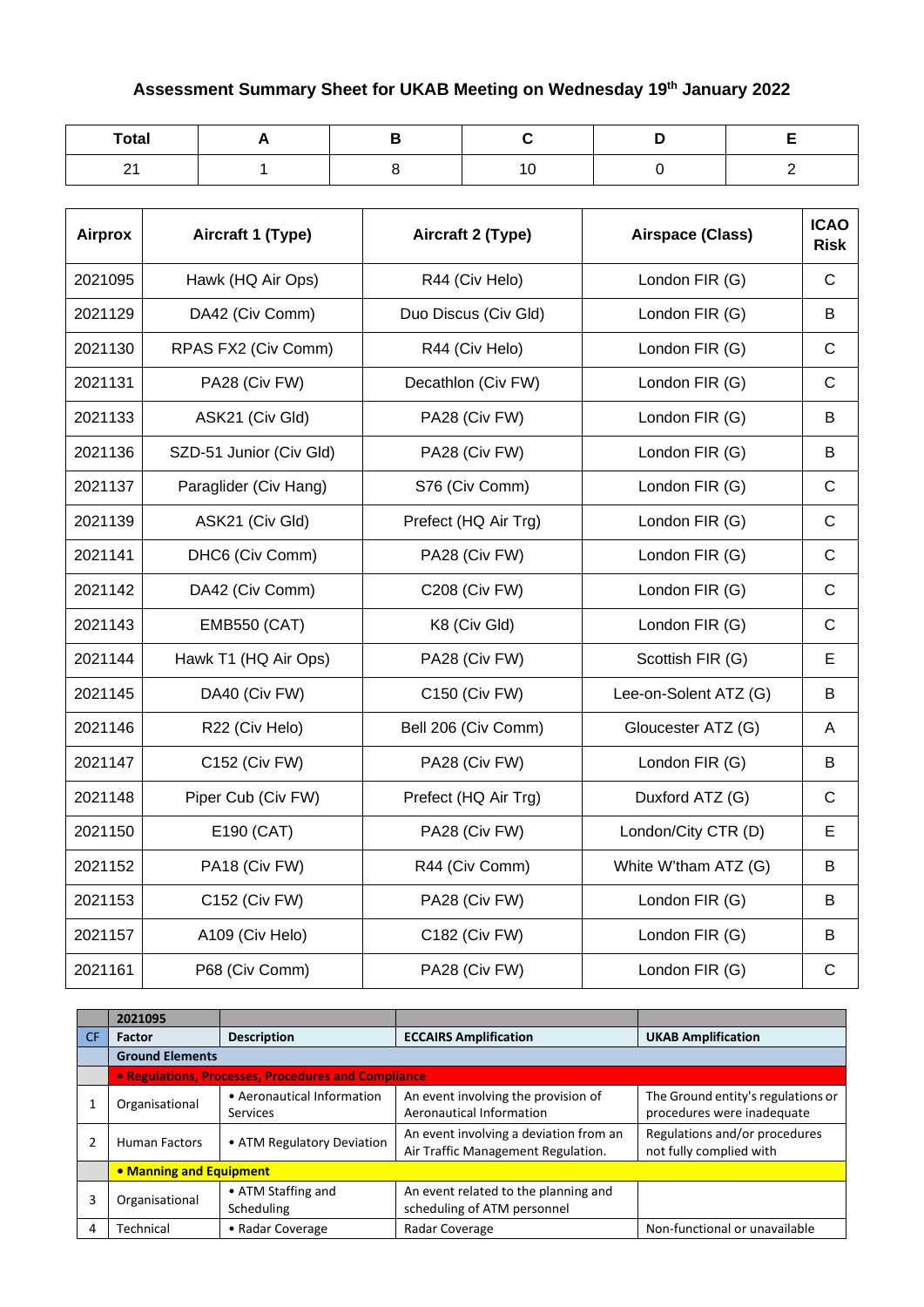|    | • Situational Awareness and Action       |                                                                       |                                                                                                                                                                |                                                                             |
|----|------------------------------------------|-----------------------------------------------------------------------|----------------------------------------------------------------------------------------------------------------------------------------------------------------|-----------------------------------------------------------------------------|
| 5  | <b>Human Factors</b>                     | • ANS Traffic Information<br>Provision                                | Provision of ANS traffic information                                                                                                                           | not provided,<br>ΤI<br>inaccurate,<br>inadequate, or late                   |
| 6  | <b>Human Factors</b>                     | • Expectation/Assumption                                              | Events involving an individual or a<br>crew/ team acting on the basis of<br>expectation or assumptions of a<br>situation that is different from the<br>reality | Concerned by the proximity of<br>the aircraft                               |
| 7  | Contextual                               | • Traffic Management<br><b>Information Action</b>                     | An event involving traffic management<br>information actions                                                                                                   | The ground element had only<br>generic, late or no Situational<br>Awareness |
|    | <b>Flight Elements</b>                   |                                                                       |                                                                                                                                                                |                                                                             |
|    |                                          | • Regulations, Processes, Procedures and Compliance                   |                                                                                                                                                                |                                                                             |
| 8  | Organisational                           | • Flight Operations<br>Documentation and<br>Publications              | Flight Operations Documentation and<br>Publications                                                                                                            | Inadequate regulations or<br>procedures                                     |
|    | <b>. Tactical Planning and Execution</b> |                                                                       |                                                                                                                                                                |                                                                             |
| 9  | <b>Human Factors</b>                     | • Accuracy of<br>Communication                                        | Events involving flight crew using<br>inaccurate communication - wrong or<br>incomplete information provided                                                   | Ineffective communication of<br>intentions                                  |
| 10 | <b>Human Factors</b>                     | • Insufficient Decision/Plan                                          | Events involving flight crew not making<br>a sufficiently detailed decision or plan<br>to meet the needs of the situation                                      | Inadequate plan adaption                                                    |
| 11 | <b>Human Factors</b>                     | • Pre-flight briefing and<br>flight preparation                       | An event involving incorrect, poor or<br>insufficient pre-flight briefing                                                                                      |                                                                             |
|    |                                          | <b>.</b> Situational Awareness of the Conflicting Aircraft and Action |                                                                                                                                                                |                                                                             |
| 12 | Contextual                               | · Situational Awareness<br>and Sensory Events                         | Events involving a flight crew's<br>awareness and perception of situations                                                                                     | Pilot had no, late or only generic,<br><b>Situational Awareness</b>         |
| 13 | <b>Human Factors</b>                     | Understanding/Comprehen<br>sion                                       | Events involving flight crew that did not<br>understand or comprehend a situation<br>or instruction                                                            | Pilot did not assimilate conflict<br>information                            |
|    |                                          | • Electronic Warning System Operation and Compliance                  |                                                                                                                                                                |                                                                             |
| 14 | Contextual                               | • Other warning system<br>operation                                   | An event involving a genuine warning<br>from an airborne system other than<br>TCAS.                                                                            |                                                                             |
|    | • See and Avoid                          |                                                                       |                                                                                                                                                                |                                                                             |
| 15 | Human Factors                            | • Lack of Individual Risk<br>Perception                               | Events involving flight crew not fully<br>appreciating the risk of a particular<br>course of action                                                            | Pilot flew close enough to cause<br>concern                                 |
| 16 | <b>Human Factors</b>                     | • Monitoring of Other<br>Aircraft                                     | Events involving flight crew not fully<br>monitoring another aircraft                                                                                          | Non-sighting or effectively a non-<br>sighting by one or both pilots        |

|     | 2021129                                                        |                                                      |                                                                                                      |                                                                                              |
|-----|----------------------------------------------------------------|------------------------------------------------------|------------------------------------------------------------------------------------------------------|----------------------------------------------------------------------------------------------|
| CF. | <b>Factor</b>                                                  | <b>Description</b>                                   | <b>ECCAIRS Amplification</b>                                                                         | <b>UKAB Amplification</b>                                                                    |
|     | <b>Flight Elements</b>                                         |                                                      |                                                                                                      |                                                                                              |
|     | • Tactical Planning and Execution                              |                                                      |                                                                                                      |                                                                                              |
| 1   | <b>Human Factors</b>                                           | • Communications by Flight<br>Crew with ANS          | An event related to the<br>communications between the flight<br>crew and the air navigation service. | Pilot did not request appropriate<br>ATS service or communicate with<br>appropriate provider |
|     | • Situational Awareness of the Conflicting Aircraft and Action |                                                      |                                                                                                      |                                                                                              |
| 2   | Contextual                                                     | • Situational Awareness and<br><b>Sensory Events</b> | Events involving a flight crew's<br>awareness and perception of situations                           | Pilot had no, late or only generic,<br><b>Situational Awareness</b>                          |
|     |                                                                | • Electronic Warning System Operation and Compliance |                                                                                                      |                                                                                              |
| 3   | Contextual                                                     | • Other warning system<br>operation                  | An event involving a genuine warning<br>from an airborne system other than<br>TCAS.                  |                                                                                              |
|     | • See and Avoid                                                |                                                      |                                                                                                      |                                                                                              |
| 4   | <b>Human Factors</b>                                           | • Identification/Recognition                         | Events involving flight crew not fully<br>identifying or recognising the reality of<br>a situation   | Late sighting by one or both<br>pilots                                                       |
|     | • Outcome Events                                               |                                                      |                                                                                                      |                                                                                              |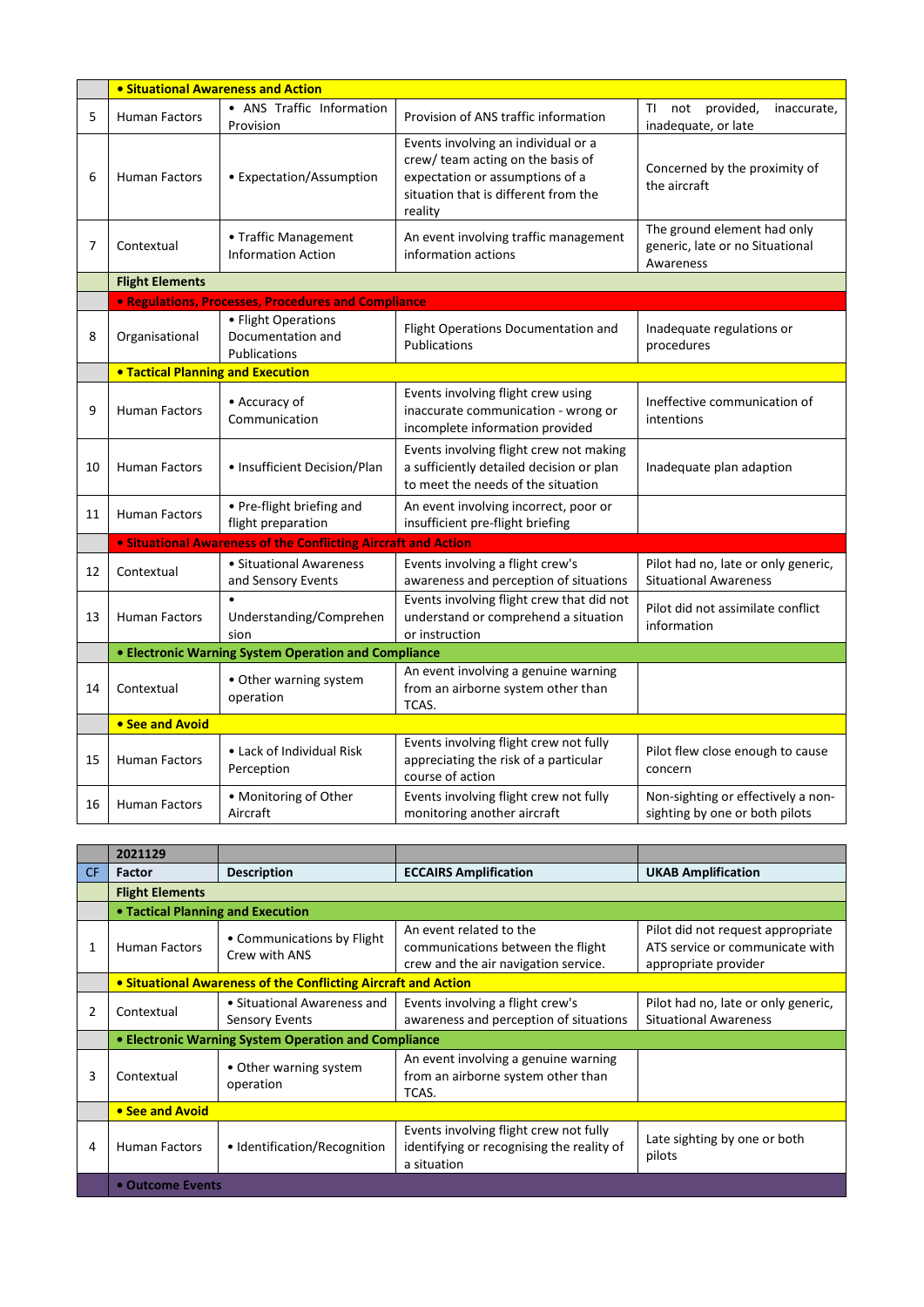|  | Contextual | • Near Airborne Collision<br>with Aircraft | An event involving a near collision by<br>an aircraft with an aircraft, balloon,<br>dirigible or other piloted air vehicles |  |
|--|------------|--------------------------------------------|-----------------------------------------------------------------------------------------------------------------------------|--|
|--|------------|--------------------------------------------|-----------------------------------------------------------------------------------------------------------------------------|--|

|                | 2021130                                  |                                                                       |                                                                                                                                                       |                                                                      |  |  |
|----------------|------------------------------------------|-----------------------------------------------------------------------|-------------------------------------------------------------------------------------------------------------------------------------------------------|----------------------------------------------------------------------|--|--|
| <b>CF</b>      | <b>Factor</b>                            | <b>Description</b>                                                    | <b>ECCAIRS Amplification</b>                                                                                                                          | <b>UKAB Amplification</b>                                            |  |  |
|                | <b>Flight Elements</b>                   |                                                                       |                                                                                                                                                       |                                                                      |  |  |
|                | <b>. Tactical Planning and Execution</b> |                                                                       |                                                                                                                                                       |                                                                      |  |  |
| 1              | <b>Human Factors</b>                     | • Accuracy of<br>Communication                                        | Events involving flight crew using<br>inaccurate communication - wrong or<br>incomplete information provided                                          | Ineffective communication of<br>intentions                           |  |  |
| $\overline{2}$ | <b>Human Factors</b>                     | • Aircraft Navigation                                                 | An event involving navigation of the<br>aircraft.                                                                                                     | Flew through promulgated and<br>active airspace, e.g. Glider Site    |  |  |
| 3              | <b>Human Factors</b>                     | • Insufficient Decision/Plan                                          | Events involving flight crew not making<br>a sufficiently detailed decision or plan<br>to meet the needs of the situation                             | Inadequate plan adaption                                             |  |  |
|                |                                          | <b>.</b> Situational Awareness of the Conflicting Aircraft and Action |                                                                                                                                                       |                                                                      |  |  |
| 4              | Contextual                               | • Situational Awareness<br>and Sensory Events                         | Events involving a flight crew's<br>awareness and perception of situations                                                                            | Pilot had no, late or only generic,<br><b>Situational Awareness</b>  |  |  |
|                |                                          | <b>• Electronic Warning System Operation and Compliance</b>           |                                                                                                                                                       |                                                                      |  |  |
| 5              | Technical                                | • ACAS/TCAS System<br>Failure                                         | An event involving the system which<br>provides information to determine<br>aircraft position and is primarily<br>independent of ground installations | Incompatible CWS equipment                                           |  |  |
|                | • See and Avoid                          |                                                                       |                                                                                                                                                       |                                                                      |  |  |
| 6              | <b>Human Factors</b>                     | • Monitoring of Other<br>Aircraft                                     | Events involving flight crew not fully<br>monitoring another aircraft                                                                                 | Non-sighting or effectively a non-<br>sighting by one or both pilots |  |  |
| 7              | <b>Human Factors</b>                     | • Perception of Visual<br>Information                                 | Events involving flight crew incorrectly<br>perceiving a situation visually and then<br>taking the wrong course of action or<br>path of movement      | Pilot was concerned by the<br>proximity of the other aircraft        |  |  |

|     | 2021131                                                        |                                               |                                                                            |                                                                      |
|-----|----------------------------------------------------------------|-----------------------------------------------|----------------------------------------------------------------------------|----------------------------------------------------------------------|
| -CF | <b>Factor</b>                                                  | <b>Description</b>                            | <b>ECCAIRS Amplification</b>                                               | <b>UKAB Amplification</b>                                            |
|     | <b>Flight Elements</b>                                         |                                               |                                                                            |                                                                      |
|     | • Situational Awareness of the Conflicting Aircraft and Action |                                               |                                                                            |                                                                      |
|     | Contextual                                                     | • Situational Awareness<br>and Sensory Events | Events involving a flight crew's<br>awareness and perception of situations | Pilot had no, late or only generic,<br><b>Situational Awareness</b>  |
|     | • See and Avoid                                                |                                               |                                                                            |                                                                      |
|     | <b>Human Factors</b>                                           | • Monitoring of Other<br>Aircraft             | Events involving flight crew not fully<br>monitoring another aircraft      | Non-sighting or effectively a non-<br>sighting by one or both pilots |

|     | 2021133                                                        |                                     |                                                                                                                           |                                                                                         |
|-----|----------------------------------------------------------------|-------------------------------------|---------------------------------------------------------------------------------------------------------------------------|-----------------------------------------------------------------------------------------|
| CF. | <b>Factor</b>                                                  | <b>Description</b>                  | <b>ECCAIRS Amplification</b>                                                                                              | <b>UKAB Amplification</b>                                                               |
|     | <b>Ground Elements</b>                                         |                                     |                                                                                                                           |                                                                                         |
|     |                                                                | • Situational Awareness and Action  |                                                                                                                           |                                                                                         |
| 1   | Contextual                                                     | ANS Flight Information<br>Provision | Provision of ANS flight information                                                                                       | The ATCO/FISO was not required<br>to monitor the flight under a<br><b>Basic Service</b> |
|     | <b>Flight Elements</b>                                         |                                     |                                                                                                                           |                                                                                         |
|     | • Tactical Planning and Execution                              |                                     |                                                                                                                           |                                                                                         |
| 2   | <b>Human Factors</b>                                           | • Aircraft Navigation               | An event involving navigation of the<br>aircraft.                                                                         | Flew through promulgated and<br>active airspace, e.g. Glider Site                       |
| 3   | <b>Human Factors</b>                                           | • Insufficient Decision/Plan        | Events involving flight crew not making<br>a sufficiently detailed decision or plan<br>to meet the needs of the situation | Inadequate plan adaption                                                                |
|     | • Situational Awareness of the Conflicting Aircraft and Action |                                     |                                                                                                                           |                                                                                         |
| 4   | <b>Human Factors</b>                                           | • Lack of Communication             | Events involving flight crew that did not<br>communicate enough - not enough<br>communication                             | Pilot did not request additional<br>information                                         |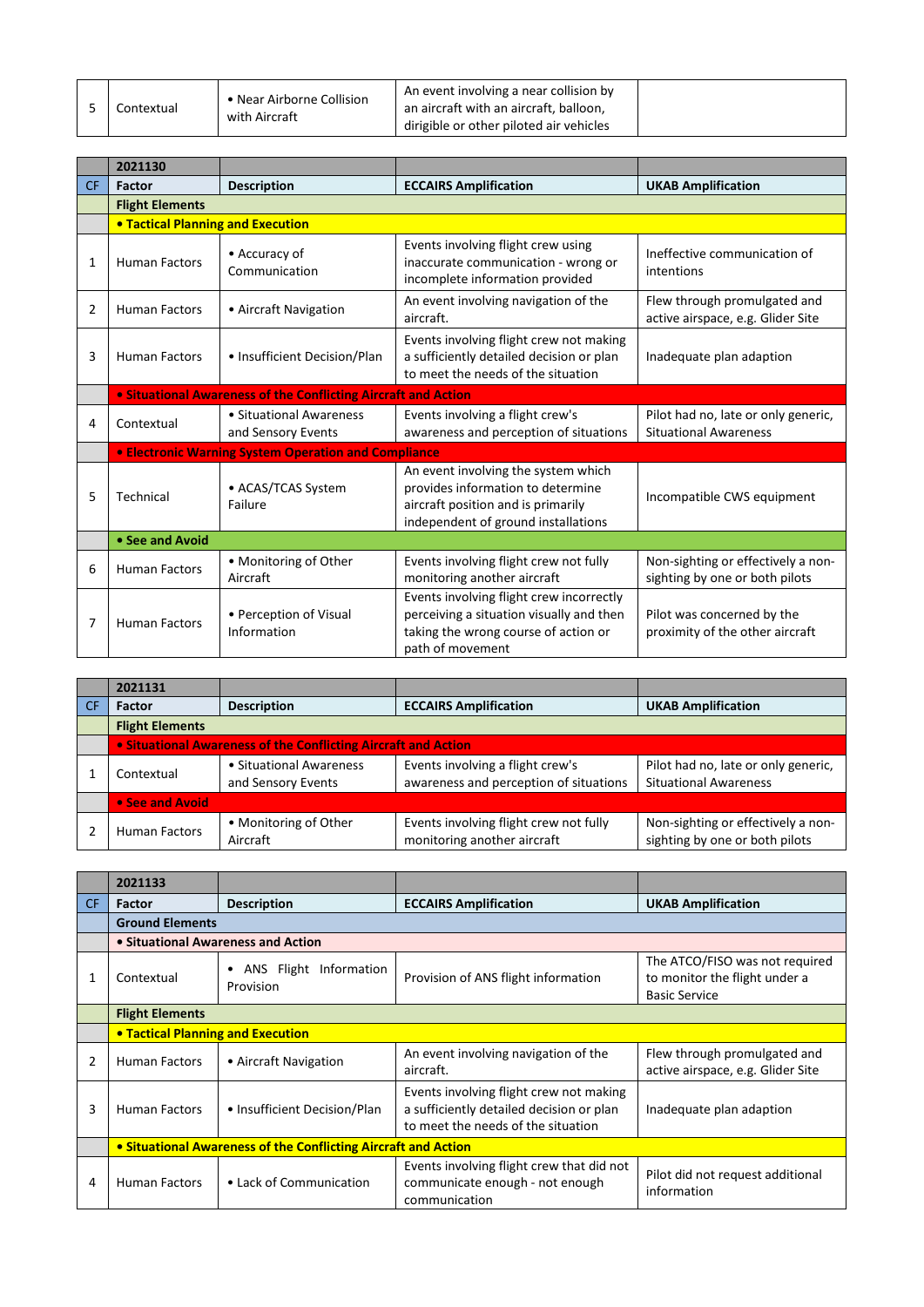| 5 | Contextual                                           | • Situational Awareness and<br><b>Sensory Events</b> | Events involving a flight crew's<br>awareness and perception of situations                                                                            | Pilot had no, late or only generic,<br><b>Situational Awareness</b> |  |
|---|------------------------------------------------------|------------------------------------------------------|-------------------------------------------------------------------------------------------------------------------------------------------------------|---------------------------------------------------------------------|--|
|   | • Electronic Warning System Operation and Compliance |                                                      |                                                                                                                                                       |                                                                     |  |
| 6 | Technical                                            | • ACAS/TCAS System Failure                           | An event involving the system which<br>provides information to determine<br>aircraft position and is primarily<br>independent of ground installations | Incompatible CWS equipment                                          |  |
|   | • See and Avoid                                      |                                                      |                                                                                                                                                       |                                                                     |  |
|   | <b>Human Factors</b>                                 | • Identification/Recognition                         | Events involving flight crew not fully<br>identifying or recognising the reality of<br>a situation                                                    | Late sighting by one or both<br>pilots                              |  |
|   | • Outcome Events                                     |                                                      |                                                                                                                                                       |                                                                     |  |
| 8 | Contextual                                           | • Near Airborne Collision<br>with Aircraft           | An event involving a near collision by<br>an aircraft with an aircraft, balloon,<br>dirigible or other piloted air vehicles                           |                                                                     |  |

|           | 2021136                                  |                                                                 |                                                                                                                                                       |                                                                                              |
|-----------|------------------------------------------|-----------------------------------------------------------------|-------------------------------------------------------------------------------------------------------------------------------------------------------|----------------------------------------------------------------------------------------------|
| <b>CF</b> | <b>Factor</b>                            | <b>Description</b>                                              | <b>ECCAIRS Amplification</b>                                                                                                                          | <b>UKAB Amplification</b>                                                                    |
|           | <b>Ground Elements</b>                   |                                                                 |                                                                                                                                                       |                                                                                              |
|           |                                          | • Situational Awareness and Action                              |                                                                                                                                                       |                                                                                              |
| 1         | Contextual                               | • ANS Flight Information<br>Provision                           | Provision of ANS flight information                                                                                                                   | The ATCO/FISO was not required<br>to monitor the flight under a<br><b>Basic Service</b>      |
|           | <b>Flight Elements</b>                   |                                                                 |                                                                                                                                                       |                                                                                              |
|           | <b>. Tactical Planning and Execution</b> |                                                                 |                                                                                                                                                       |                                                                                              |
| 2         | Human Factors                            | • Action Performed<br>Incorrectly                               | Events involving flight crew performing<br>the selected action incorrectly                                                                            | Incorrect or ineffective execution                                                           |
| 3         | <b>Human Factors</b>                     | • Aircraft Navigation                                           | An event involving navigation of the<br>aircraft.                                                                                                     | Flew through promulgated and<br>active airspace, e.g. Glider Site                            |
| 4         | <b>Human Factors</b>                     | • Communications by Flight<br>Crew with ANS                     | An event related to the<br>communications between the flight<br>crew and the air navigation service.                                                  | Pilot did not request appropriate<br>ATS service or communicate with<br>appropriate provider |
| 5         | <b>Human Factors</b>                     | • Late Decision/Plan                                            | Events involving flight crew making a<br>decision too late to meet the needs of<br>the situation                                                      |                                                                                              |
| 6         | <b>Human Factors</b>                     | • Monitoring of<br>Environment                                  | Events involving flight crew not to<br>appropriately monitoring the<br>environment                                                                    | Did not avoid/conform with the<br>pattern of traffic already formed                          |
|           |                                          | • Situational Awareness of the Conflicting Aircraft and Action  |                                                                                                                                                       |                                                                                              |
| 7         | <b>Human Factors</b>                     | · Interpretation of<br>Automation or Flight Deck<br>Information | Interpretation of Automation or Flight<br>Deck Information by the flight crew.                                                                        | Pilot engaged in other tasks                                                                 |
| 8         | Human Factors                            | • Mentoring                                                     | Events involving the mentoring of an<br>individual                                                                                                    |                                                                                              |
| 9         | Contextual                               | • Situational Awareness and<br><b>Sensory Events</b>            | Events involving a flight crew's<br>awareness and perception of situations                                                                            | Pilot had no, late or only generic,<br><b>Situational Awareness</b>                          |
|           |                                          | <b>• Electronic Warning System Operation and Compliance</b>     |                                                                                                                                                       |                                                                                              |
| 10        | Technical                                | • ACAS/TCAS System Failure                                      | An event involving the system which<br>provides information to determine<br>aircraft position and is primarily<br>independent of ground installations | Incompatible CWS equipment                                                                   |
|           | • See and Avoid                          |                                                                 |                                                                                                                                                       |                                                                                              |
| 11        | <b>Human Factors</b>                     | • Distraction - Job Related                                     | Events where flight crew are distracted<br>for job related reasons                                                                                    |                                                                                              |
| 12        | Human Factors                            | · Identification/Recognition                                    | Events involving flight crew not fully<br>identifying or recognising the reality of<br>a situation                                                    | Late sighting by one or both<br>pilots                                                       |
| 13        | Human Factors                            | • Perception of Visual<br>Information                           | Events involving flight crew incorrectly<br>perceiving a situation visually and then<br>taking the wrong course of action or<br>path of movement      | Pilot was concerned by the<br>proximity of the other aircraft                                |
|           | • Outcome Events                         |                                                                 |                                                                                                                                                       |                                                                                              |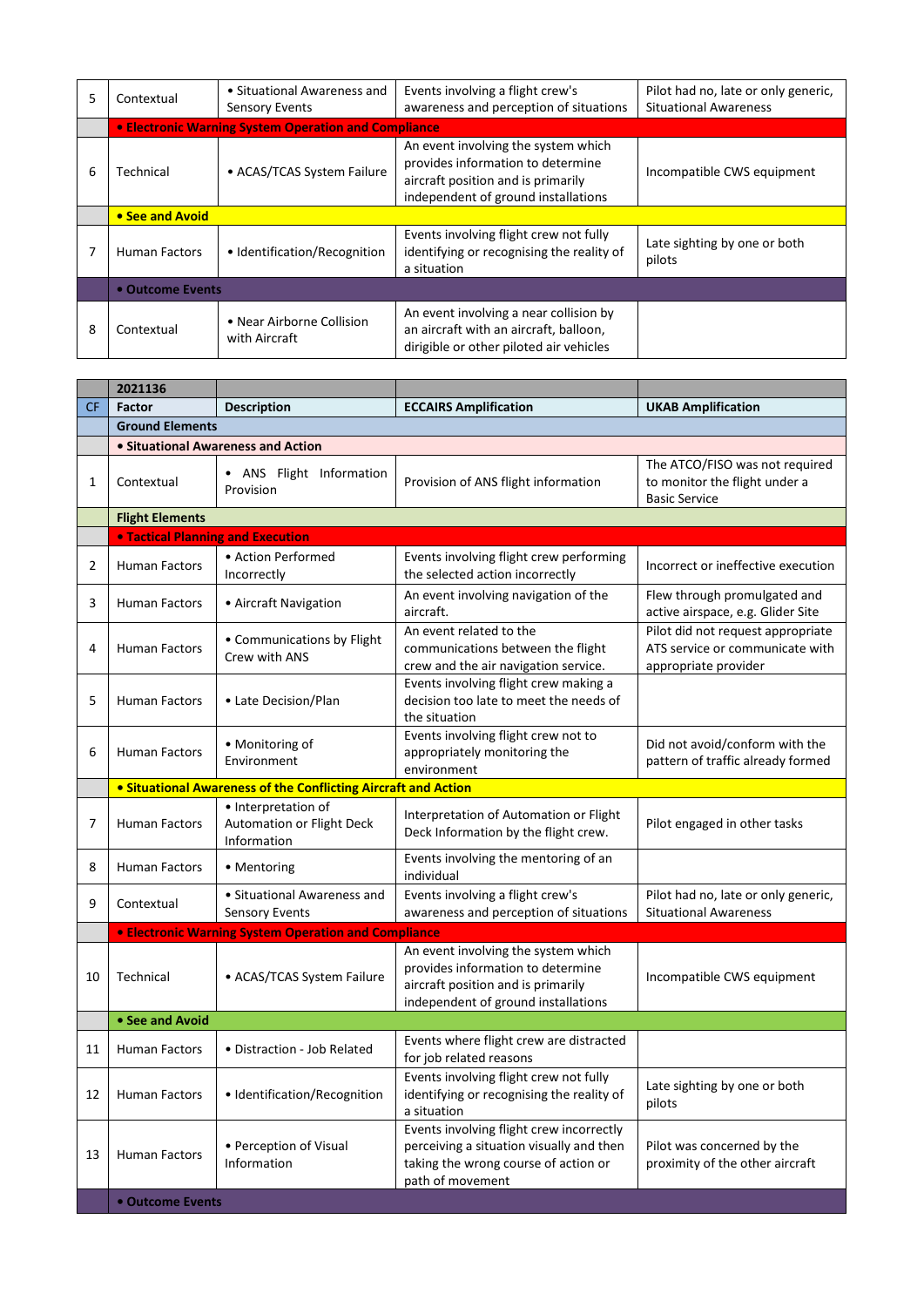| 14 | Contextual | • Near Airborne Collision<br>with Aircraft | An event involving a near collision by<br>an aircraft with an aircraft, balloon,<br>dirigible or other piloted air vehicles |  |
|----|------------|--------------------------------------------|-----------------------------------------------------------------------------------------------------------------------------|--|
|----|------------|--------------------------------------------|-----------------------------------------------------------------------------------------------------------------------------|--|

|                | 2021137                                  |                                                                |                                                                                                                                                       |                                                                              |  |
|----------------|------------------------------------------|----------------------------------------------------------------|-------------------------------------------------------------------------------------------------------------------------------------------------------|------------------------------------------------------------------------------|--|
| <b>CF</b>      | <b>Factor</b>                            | <b>Description</b>                                             | <b>ECCAIRS Amplification</b>                                                                                                                          | <b>UKAB Amplification</b>                                                    |  |
|                | <b>Flight Elements</b>                   |                                                                |                                                                                                                                                       |                                                                              |  |
|                | <b>• Tactical Planning and Execution</b> |                                                                |                                                                                                                                                       |                                                                              |  |
| 1              | <b>Human Factors</b>                     | • Aircraft Navigation                                          | An event involving navigation of the<br>aircraft.                                                                                                     | Flew through promulgated and<br>active airspace, e.g. Glider Site            |  |
| $\overline{2}$ | <b>Human Factors</b>                     | • Insufficient Decision/Plan                                   | Events involving flight crew not making<br>a sufficiently detailed decision or plan<br>to meet the needs of the situation                             | Inadequate plan adaption                                                     |  |
|                |                                          | • Situational Awareness of the Conflicting Aircraft and Action |                                                                                                                                                       |                                                                              |  |
| 3              | <b>Human Factors</b>                     | • Lack of Action                                               | Events involving flight crew not taking<br>any action at all when they should have<br>done so                                                         | Pilot flew close enough to cause<br>concern despite Situational<br>Awareness |  |
| 4              | Contextual                               | • Situational Awareness<br>and Sensory Events                  | Events involving a flight crew's<br>awareness and perception of situations                                                                            | Pilot had no, late or only generic,<br><b>Situational Awareness</b>          |  |
|                |                                          | <b>• Electronic Warning System Operation and Compliance</b>    |                                                                                                                                                       |                                                                              |  |
| 5              | Technical                                | • ACAS/TCAS System<br>Failure                                  | An event involving the system which<br>provides information to determine<br>aircraft position and is primarily<br>independent of ground installations | Incompatible CWS equipment                                                   |  |
|                | • See and Avoid                          |                                                                |                                                                                                                                                       |                                                                              |  |
| 6              | <b>Human Factors</b>                     | • Lack of Individual Risk<br>Perception                        | Events involving flight crew not fully<br>appreciating the risk of a particular<br>course of action                                                   | Pilot flew close enough to cause<br>concern                                  |  |
| 7              | <b>Human Factors</b>                     | • Perception of Visual<br>Information                          | Events involving flight crew incorrectly<br>perceiving a situation visually and then<br>taking the wrong course of action or<br>path of movement      | Pilot was concerned by the<br>proximity of the other aircraft                |  |

|                | 2021139                                  |                                                                |                                                                                                                           |                                                                                         |  |
|----------------|------------------------------------------|----------------------------------------------------------------|---------------------------------------------------------------------------------------------------------------------------|-----------------------------------------------------------------------------------------|--|
| <b>CF</b>      | Factor                                   | <b>Description</b>                                             | <b>ECCAIRS Amplification</b>                                                                                              | <b>UKAB Amplification</b>                                                               |  |
|                | <b>Ground Elements</b>                   |                                                                |                                                                                                                           |                                                                                         |  |
|                | • Situational Awareness and Action       |                                                                |                                                                                                                           |                                                                                         |  |
| 1              | Contextual                               | • ANS Flight Information<br>Provision                          | Provision of ANS flight information                                                                                       | The ATCO/FISO was not required<br>to monitor the flight under a<br><b>Basic Service</b> |  |
|                | <b>Flight Elements</b>                   |                                                                |                                                                                                                           |                                                                                         |  |
|                |                                          | • Regulations, Processes, Procedures and Compliance            |                                                                                                                           |                                                                                         |  |
| $\overline{2}$ | Organisational                           | • Flight Operations<br>Documentation and<br>Publications       | Flight Operations Documentation and<br>Publications                                                                       | Inadequate regulations or<br>procedures                                                 |  |
| 3              | <b>Human Factors</b>                     | • Use of policy/Procedures                                     | Events involving the use of the relevant<br>policy or procedures by flight crew                                           | Regulations and/or procedures<br>not complied with                                      |  |
|                | <b>• Tactical Planning and Execution</b> |                                                                |                                                                                                                           |                                                                                         |  |
| 4              | <b>Human Factors</b>                     | • Action Performed<br>Incorrectly                              | Events involving flight crew performing<br>the selected action incorrectly                                                | Incorrect or ineffective execution                                                      |  |
| 5              | <b>Human Factors</b>                     | • Aircraft Navigation                                          | An event involving navigation of the<br>aircraft.                                                                         | Flew through promulgated and<br>active airspace, e.g. Glider Site                       |  |
| 6              | <b>Human Factors</b>                     | • Insufficient Decision/Plan                                   | Events involving flight crew not making<br>a sufficiently detailed decision or plan<br>to meet the needs of the situation | Inadequate plan adaption                                                                |  |
| 7              | <b>Human Factors</b>                     | • Monitoring of<br>Environment                                 | Events involving flight crew not to<br>appropriately monitoring the<br>environment                                        | Did not avoid/conform with the<br>pattern of traffic already formed                     |  |
|                |                                          | • Situational Awareness of the Conflicting Aircraft and Action |                                                                                                                           |                                                                                         |  |
| 8              | <b>Human Factors</b>                     | • Mentoring                                                    | Events involving the mentoring of an<br>individual                                                                        |                                                                                         |  |
| 9              | Contextual                               | • Situational Awareness<br>and Sensory Events                  | Events involving a flight crew's<br>awareness and perception of situations                                                | Pilot had no, late or only generic,<br><b>Situational Awareness</b>                     |  |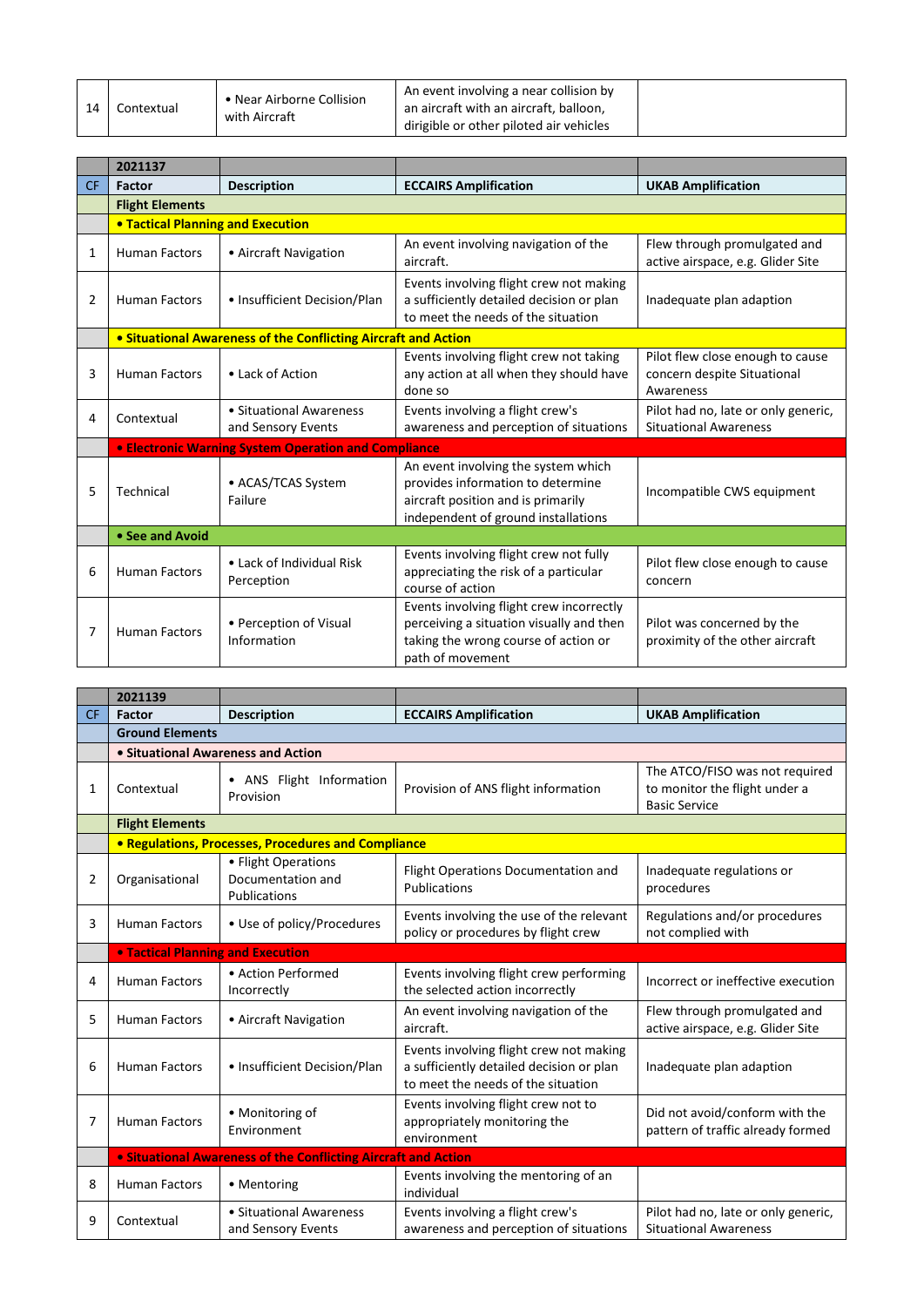|    | • Electronic Warning System Operation and Compliance |                                       |                                                                                                                                                  |                                                                      |
|----|------------------------------------------------------|---------------------------------------|--------------------------------------------------------------------------------------------------------------------------------------------------|----------------------------------------------------------------------|
| 10 | Contextual                                           | • Other warning system<br>operation   | An event involving a genuine warning<br>from an airborne system other than<br>TCAS.                                                              |                                                                      |
|    | • See and Avoid                                      |                                       |                                                                                                                                                  |                                                                      |
| 11 | <b>Human Factors</b>                                 | • Monitoring of Other<br>Aircraft     | Events involving flight crew not fully<br>monitoring another aircraft                                                                            | Non-sighting or effectively a non-<br>sighting by one or both pilots |
| 12 | <b>Human Factors</b>                                 | • Perception of Visual<br>Information | Events involving flight crew incorrectly<br>perceiving a situation visually and then<br>taking the wrong course of action or<br>path of movement | Pilot was concerned by the<br>proximity of the other aircraft        |

|           | 2021141                                  |                                                                |                                                                                                                                                                |                                                                                          |
|-----------|------------------------------------------|----------------------------------------------------------------|----------------------------------------------------------------------------------------------------------------------------------------------------------------|------------------------------------------------------------------------------------------|
| <b>CF</b> | <b>Factor</b>                            | <b>Description</b>                                             | <b>ECCAIRS Amplification</b>                                                                                                                                   | <b>UKAB Amplification</b>                                                                |
|           | <b>Ground Elements</b>                   |                                                                |                                                                                                                                                                |                                                                                          |
|           |                                          | • Regulations, Processes, Procedures and Compliance            |                                                                                                                                                                |                                                                                          |
| 1         | <b>Human Factors</b>                     | • ATM Regulatory Deviation                                     | An event involving a deviation from an<br>Air Traffic Management Regulation.                                                                                   | Regulations and/or procedures<br>not fully complied with                                 |
|           | • Situational Awareness and Action       |                                                                |                                                                                                                                                                |                                                                                          |
| 2         | <b>Human Factors</b>                     | • ANS Traffic Information<br>Provision                         | Provision of ANS traffic information                                                                                                                           | TI not provided,<br>inaccurate,<br>inadequate, or late                                   |
| 3         | <b>Human Factors</b>                     | • Conflict Detection - Not<br>Detected                         | An event involving Air Navigation<br>Services conflict not being detected.                                                                                     |                                                                                          |
| 4         | <b>Human Factors</b>                     | • Expectation/Assumption                                       | Events involving an individual or a<br>crew/ team acting on the basis of<br>expectation or assumptions of a<br>situation that is different from the<br>reality |                                                                                          |
|           | <b>Flight Elements</b>                   |                                                                |                                                                                                                                                                |                                                                                          |
|           | <b>.</b> Tactical Planning and Execution |                                                                |                                                                                                                                                                |                                                                                          |
| 5         | <b>Human Factors</b>                     | • Insufficient Decision/Plan                                   | Events involving flight crew not making<br>a sufficiently detailed decision or plan<br>to meet the needs of the situation                                      | Inadequate plan adaption                                                                 |
|           |                                          | • Situational Awareness of the Conflicting Aircraft and Action |                                                                                                                                                                |                                                                                          |
| 6         | Contextual                               | · Situational Awareness<br>and Sensory Events                  | Events involving a flight crew's<br>awareness and perception of situations                                                                                     | Pilot had no, late or only generic,<br><b>Situational Awareness</b>                      |
| 7         | <b>Human Factors</b>                     | $\bullet$<br>Understanding/Comprehen<br>sion                   | Events involving flight crew that did not<br>understand or comprehend a situation<br>or instruction                                                            | Pilot did not assimilate conflict<br>information                                         |
|           |                                          | <b>• Electronic Warning System Operation and Compliance</b>    |                                                                                                                                                                |                                                                                          |
| 8         | <b>Human Factors</b>                     | • Response to Warning<br>System                                | An event involving the incorrect<br>response of flight crew following the<br>operation of an aircraft warning system                                           | CWS misinterpreted, not<br>optimally actioned or CWS alert<br>expected but none reported |
|           | • See and Avoid                          |                                                                |                                                                                                                                                                |                                                                                          |
| 9         | Human Factors                            | • Identification/Recognition                                   | Events involving flight crew not fully<br>identifying or recognising the reality of<br>a situation                                                             | Late sighting by one or both<br>pilots                                                   |
| 10        | <b>Human Factors</b>                     | • Lack of Individual Risk<br>Perception                        | Events involving flight crew not fully<br>appreciating the risk of a particular<br>course of action                                                            | Pilot flew close enough to cause<br>concern                                              |
| 11        | Human Factors                            | • Perception of Visual<br>Information                          | Events involving flight crew incorrectly<br>perceiving a situation visually and then<br>taking the wrong course of action or<br>path of movement               | Pilot was concerned by the<br>proximity of the other aircraft                            |
| 12        | Contextual                               | • Visual Impairment                                            | Events involving impairment due to an<br>inability to see properly                                                                                             | One or both aircraft were<br>obscured from the other                                     |

|  | 2021142                            |                           |                                      |                              |  |
|--|------------------------------------|---------------------------|--------------------------------------|------------------------------|--|
|  | <b>Factor</b>                      | <b>Description</b>        | <b>ECCAIRS Amplification</b>         | <b>UKAB Amplification</b>    |  |
|  | <b>Ground Elements</b>             |                           |                                      |                              |  |
|  | • Situational Awareness and Action |                           |                                      |                              |  |
|  | <b>Human Factors</b>               | • ANS Traffic Information | Provision of ANS traffic information | not provided,<br>inaccurate, |  |
|  |                                    | Provision                 |                                      | inadequate, or late          |  |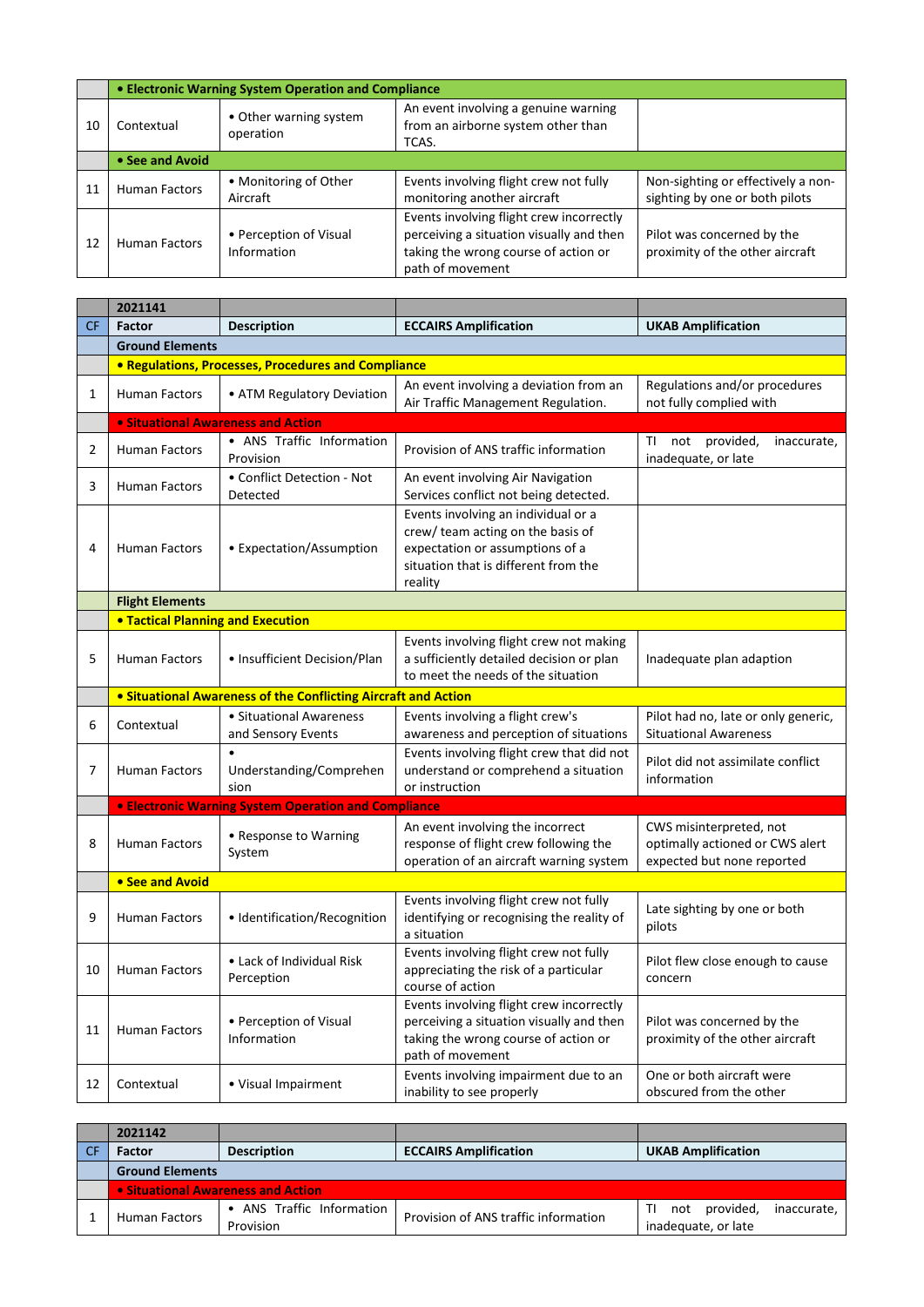| 2  | <b>Human Factors</b>                     | • Conflict Resolution-<br>Inadequate                           | An event involving the inadequate<br>provision of conflict resolution                                                                            |                                                                                              |
|----|------------------------------------------|----------------------------------------------------------------|--------------------------------------------------------------------------------------------------------------------------------------------------|----------------------------------------------------------------------------------------------|
| 3  | <b>Human Factors</b>                     | • Traffic Management<br><b>Information Provision</b>           | An event involving traffic management<br>information provision                                                                                   | The ANS instructions contributed<br>to the Airprox                                           |
|    |                                          | • Electronic Warning System Operation and Compliance           |                                                                                                                                                  |                                                                                              |
| 4  | Technical                                | Conflict Alert System<br>$\bullet$<br>Failure                  | Conflict Alert System did not function<br>as expected                                                                                            | The Conflict Alert system did not<br>function or was not utilised in<br>this situation       |
|    | <b>Flight Elements</b>                   |                                                                |                                                                                                                                                  |                                                                                              |
|    | <b>. Tactical Planning and Execution</b> |                                                                |                                                                                                                                                  |                                                                                              |
| 5  | <b>Human Factors</b>                     | • Communications by Flight<br>Crew with ANS                    | An event related to the<br>communications between the flight<br>crew and the air navigation service.                                             | Pilot did not request appropriate<br>ATS service or communicate with<br>appropriate provider |
|    |                                          | • Situational Awareness of the Conflicting Aircraft and Action |                                                                                                                                                  |                                                                                              |
| 6  | <b>Human Factors</b>                     | • Lack of Communication                                        | Events involving flight crew that did not<br>communicate enough - not enough<br>communication                                                    | Pilot did not request additional<br>information                                              |
| 7  | Contextual                               | • Situational Awareness<br>and Sensory Events                  | Events involving a flight crew's<br>awareness and perception of situations                                                                       | Pilot had no, late or only generic,<br><b>Situational Awareness</b>                          |
|    |                                          | <b>• Electronic Warning System Operation and Compliance</b>    |                                                                                                                                                  |                                                                                              |
| 8  | <b>Human Factors</b>                     | • Response to Warning<br>System                                | An event involving the incorrect<br>response of flight crew following the<br>operation of an aircraft warning system                             | CWS misinterpreted, not<br>optimally actioned or CWS alert<br>expected but none reported     |
|    | • See and Avoid                          |                                                                |                                                                                                                                                  |                                                                                              |
| 9  | <b>Human Factors</b>                     | • Monitoring of Other<br>Aircraft                              | Events involving flight crew not fully<br>monitoring another aircraft                                                                            | Non-sighting or effectively a non-<br>sighting by one or both pilots                         |
| 10 | <b>Human Factors</b>                     | • Perception of Visual<br>Information                          | Events involving flight crew incorrectly<br>perceiving a situation visually and then<br>taking the wrong course of action or<br>path of movement | Pilot was concerned by the<br>proximity of the other aircraft                                |
| 11 | Contextual                               | • Visual Impairment                                            | Events involving impairment due to an<br>inability to see properly                                                                               | One or both aircraft were<br>obscured from the other                                         |

|     | 2021143                |                                                                |                                                                                                                                                       |                                                                             |
|-----|------------------------|----------------------------------------------------------------|-------------------------------------------------------------------------------------------------------------------------------------------------------|-----------------------------------------------------------------------------|
| CF. | Factor                 | <b>Description</b>                                             | <b>ECCAIRS Amplification</b>                                                                                                                          | <b>UKAB Amplification</b>                                                   |
|     | <b>Ground Elements</b> |                                                                |                                                                                                                                                       |                                                                             |
|     |                        | <b>• Situational Awareness and Action</b>                      |                                                                                                                                                       |                                                                             |
|     | Contextual             | • Traffic Management<br><b>Information Action</b>              | An event involving traffic management<br>information actions                                                                                          | The ground element had only<br>generic, late or no Situational<br>Awareness |
|     | <b>Flight Elements</b> |                                                                |                                                                                                                                                       |                                                                             |
|     |                        | • Situational Awareness of the Conflicting Aircraft and Action |                                                                                                                                                       |                                                                             |
| 2   | Contextual             | • Situational Awareness and<br><b>Sensory Events</b>           | Events involving a flight crew's<br>awareness and perception of situations                                                                            | Pilot had no, late or only generic,<br><b>Situational Awareness</b>         |
|     |                        | • Electronic Warning System Operation and Compliance           |                                                                                                                                                       |                                                                             |
| 3   | Technical              | • ACAS/TCAS System Failure                                     | An event involving the system which<br>provides information to determine<br>aircraft position and is primarily<br>independent of ground installations | Incompatible CWS equipment                                                  |
|     | • See and Avoid        |                                                                |                                                                                                                                                       |                                                                             |
| 4   | <b>Human Factors</b>   | • Identification/Recognition                                   | Events involving flight crew not fully<br>identifying or recognising the reality of<br>a situation                                                    | Late sighting by one or both<br>pilots                                      |
| 5   | Contextual             | • Visual Impairment                                            | Events involving impairment due to an<br>inability to see properly                                                                                    | One or both aircraft were<br>obscured from the other                        |

| 2021144                              |                    |                              |                           |  |
|--------------------------------------|--------------------|------------------------------|---------------------------|--|
| Factor                               | <b>Description</b> | <b>ECCAIRS Amplification</b> | <b>UKAB Amplification</b> |  |
| <b>Ground Elements</b>               |                    |                              |                           |  |
| ∣ ● Situational Awareness and Action |                    |                              |                           |  |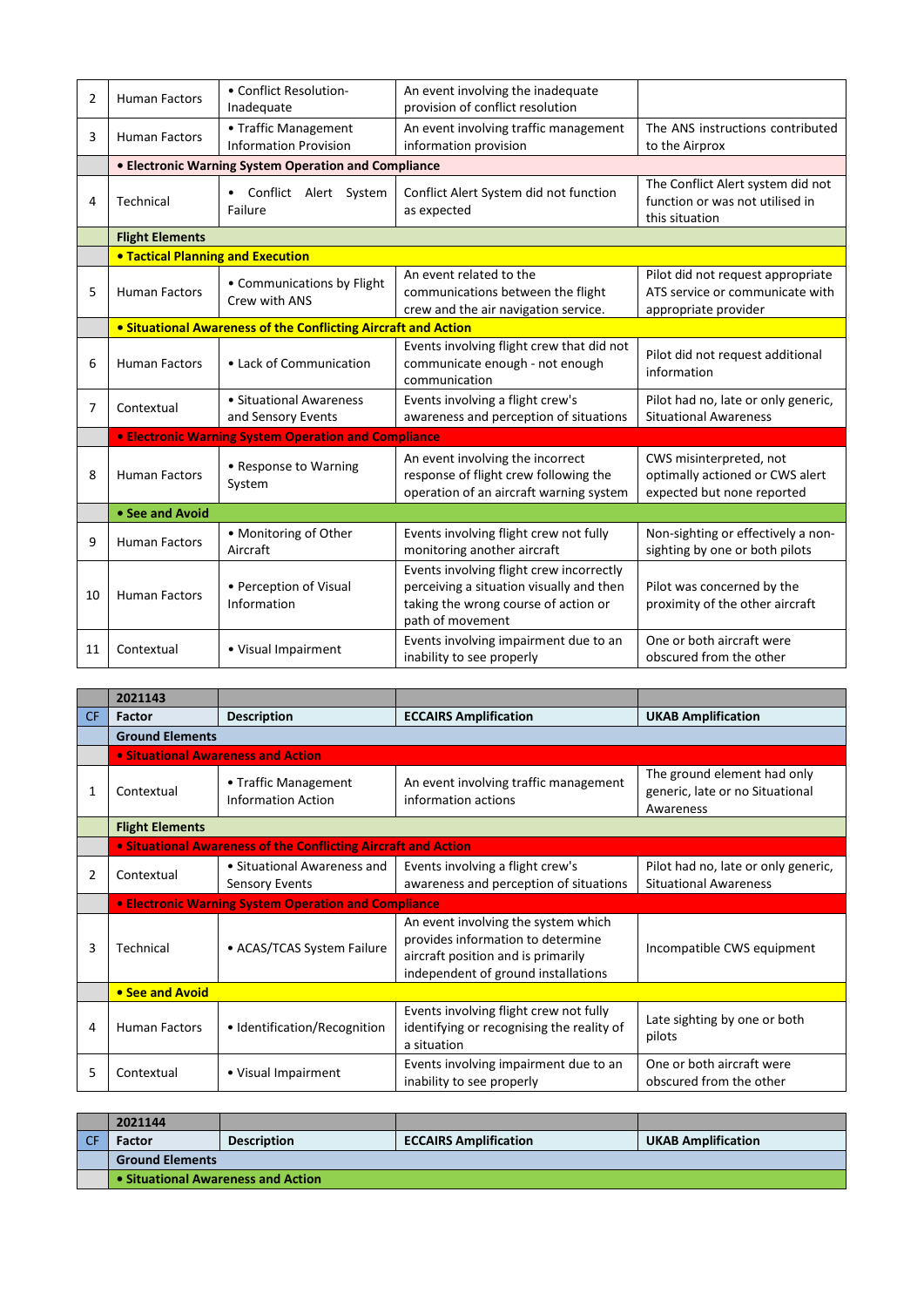| Contextual                                                     | • Traffic Management<br><b>Information Action</b> | An event involving traffic management<br>information actions                                                                                     | The ground element had only<br>generic, late or no Situational<br>Awareness |
|----------------------------------------------------------------|---------------------------------------------------|--------------------------------------------------------------------------------------------------------------------------------------------------|-----------------------------------------------------------------------------|
| <b>Flight Elements</b>                                         |                                                   |                                                                                                                                                  |                                                                             |
| • Situational Awareness of the Conflicting Aircraft and Action |                                                   |                                                                                                                                                  |                                                                             |
| Contextual                                                     | • Situational Awareness<br>and Sensory Events     | Events involving a flight crew's<br>awareness and perception of situations                                                                       | Pilot had no, late or only generic,<br><b>Situational Awareness</b>         |
| • See and Avoid                                                |                                                   |                                                                                                                                                  |                                                                             |
| <b>Human Factors</b>                                           | • Perception of Visual<br>Information             | Events involving flight crew incorrectly<br>perceiving a situation visually and then<br>taking the wrong course of action or<br>path of movement | Pilot was concerned by the<br>proximity of the other aircraft               |

|           | 2021145                                  |                                                                       |                                                                                                                             |                                                                     |
|-----------|------------------------------------------|-----------------------------------------------------------------------|-----------------------------------------------------------------------------------------------------------------------------|---------------------------------------------------------------------|
| <b>CF</b> | <b>Factor</b>                            | <b>Description</b>                                                    | <b>ECCAIRS Amplification</b>                                                                                                | <b>UKAB Amplification</b>                                           |
|           | <b>Flight Elements</b>                   |                                                                       |                                                                                                                             |                                                                     |
|           |                                          | • Regulations, Processes, Procedures and Compliance                   |                                                                                                                             |                                                                     |
| 1         | <b>Human Factors</b>                     | • Use of policy/Procedures                                            | Events involving the use of the relevant<br>policy or procedures by flight crew                                             | Regulations and/or procedures<br>not complied with                  |
|           | <b>. Tactical Planning and Execution</b> |                                                                       |                                                                                                                             |                                                                     |
| 2         | <b>Human Factors</b>                     | • Action Performed<br>Incorrectly                                     | Events involving flight crew performing<br>the selected action incorrectly                                                  | Incorrect or ineffective execution                                  |
| 3         | <b>Human Factors</b>                     | • Insufficient Decision/Plan                                          | Events involving flight crew not making<br>a sufficiently detailed decision or plan<br>to meet the needs of the situation   | Inadequate plan adaption                                            |
| 4         | <b>Human Factors</b>                     | • Monitoring of<br>Environment                                        | Events involving flight crew not to<br>appropriately monitoring the<br>environment                                          | Did not avoid/conform with the<br>pattern of traffic already formed |
|           |                                          | <b>• Situational Awareness of the Conflicting Aircraft and Action</b> |                                                                                                                             |                                                                     |
| 5         | Contextual                               | • Situational Awareness<br>and Sensory Events                         | Events involving a flight crew's<br>awareness and perception of situations                                                  | Pilot had no, late or only generic,<br><b>Situational Awareness</b> |
| 6         | <b>Human Factors</b>                     | Understanding/Comprehen<br>sion                                       | Events involving flight crew that did not<br>understand or comprehend a situation<br>or instruction                         | Pilot did not assimilate conflict<br>information                    |
|           |                                          | • Electronic Warning System Operation and Compliance                  |                                                                                                                             |                                                                     |
| 7         | Contextual                               | • Other warning system<br>operation                                   | An event involving a genuine warning<br>from an airborne system other than<br>TCAS.                                         |                                                                     |
|           | • See and Avoid                          |                                                                       |                                                                                                                             |                                                                     |
| 8         | <b>Human Factors</b>                     | · Identification/Recognition                                          | Events involving flight crew not fully<br>identifying or recognising the reality of<br>a situation                          | Late sighting by one or both<br>pilots                              |
| 9         | <b>Human Factors</b>                     | • Incorrect Action Selection                                          | Events involving flight crew performing<br>or choosing the wrong course of action                                           | Pilot flew close enough to cause<br>concern                         |
|           | • Outcome Events                         |                                                                       |                                                                                                                             |                                                                     |
| 10        | Contextual                               | • Near Airborne Collision<br>with Aircraft                            | An event involving a near collision by<br>an aircraft with an aircraft, balloon,<br>dirigible or other piloted air vehicles |                                                                     |

|           | 2021146                            |                                                     |                                                                              |                                                                  |  |
|-----------|------------------------------------|-----------------------------------------------------|------------------------------------------------------------------------------|------------------------------------------------------------------|--|
| <b>CF</b> | Factor                             | <b>Description</b>                                  | <b>ECCAIRS Amplification</b>                                                 | <b>UKAB Amplification</b>                                        |  |
|           | <b>Ground Elements</b>             |                                                     |                                                                              |                                                                  |  |
|           |                                    | • Regulations, Processes, Procedures and Compliance |                                                                              |                                                                  |  |
|           | Organisational                     | • Aeronautical Information<br><b>Services</b>       | An event involving the provision of<br>Aeronautical Information              | The Ground entity's regulations or<br>procedures were inadequate |  |
|           | <b>Human Factors</b>               | • ATM Regulatory<br>Deviation                       | An event involving a deviation from an<br>Air Traffic Management Regulation. | Regulations and/or procedures<br>not fully complied with         |  |
|           | • Manning and Equipment            |                                                     |                                                                              |                                                                  |  |
| 3         | <b>Human Factors</b>               | • Recurrent/OJT Instruction<br>or Training          | Events involving on the job training of<br>individuals/ personnel            |                                                                  |  |
|           | • Situational Awareness and Action |                                                     |                                                                              |                                                                  |  |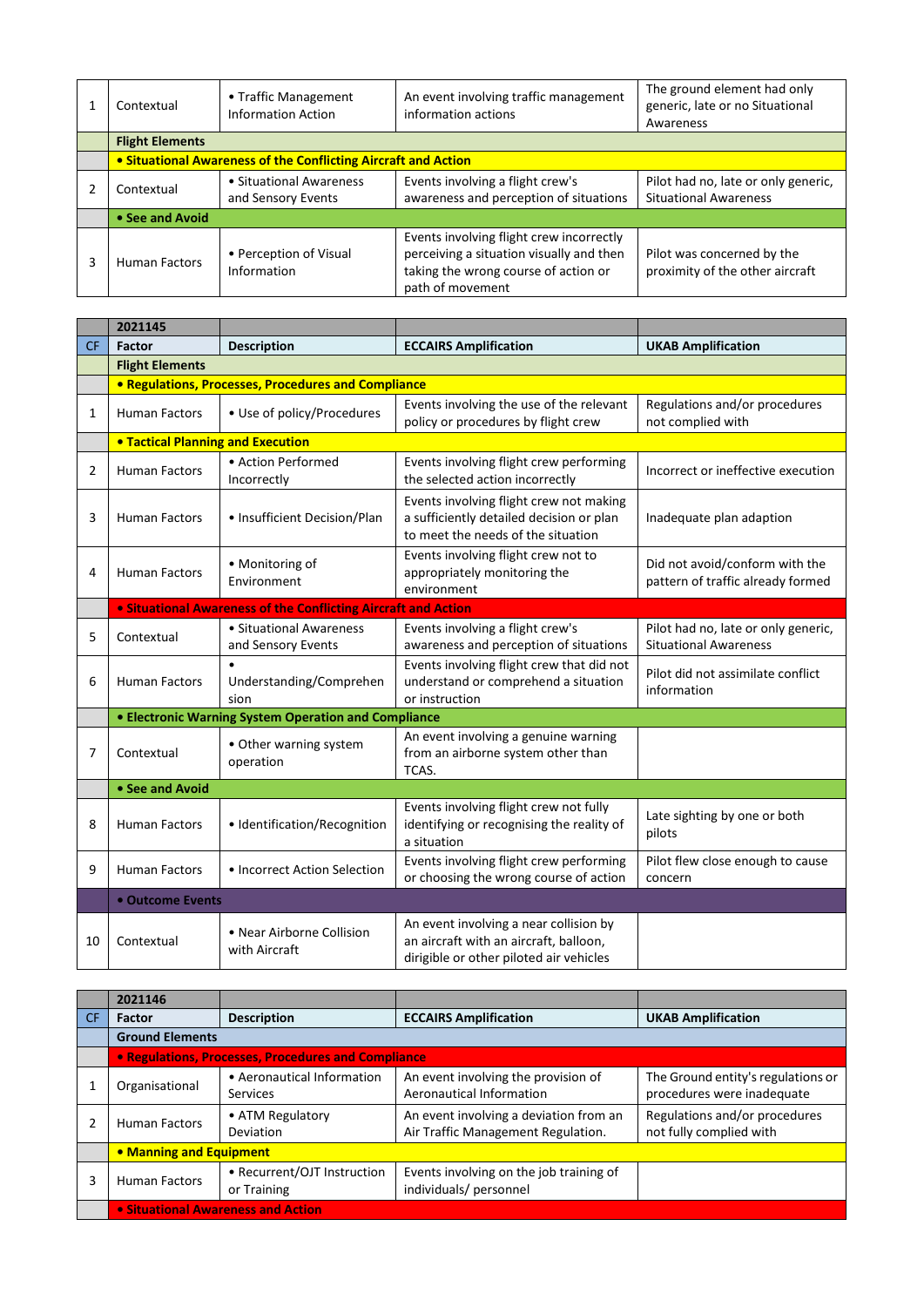| 4  | <b>Human Factors</b>                     | • ANS Traffic Information<br>Provision                         | Provision of ANS traffic information                                                                                                                           | TI<br>not provided,<br>inaccurate,<br>inadequate, or late                                |
|----|------------------------------------------|----------------------------------------------------------------|----------------------------------------------------------------------------------------------------------------------------------------------------------------|------------------------------------------------------------------------------------------|
| 5  | <b>Human Factors</b>                     | • ATM Personnel Hear back                                      | An event involving the hearback<br>(listening) of ATM personnel to<br>communications                                                                           |                                                                                          |
| 6  | <b>Human Factors</b>                     | • ATM Personnel Read back                                      | An event involving the readback<br>(speaking) of ATM personnel to<br>communications                                                                            |                                                                                          |
| 7  | <b>Human Factors</b>                     | • Conflict Detection - Not<br>Detected                         | An event involving Air Navigation<br>Services conflict not being detected.                                                                                     |                                                                                          |
| 8  | <b>Human Factors</b>                     | • Expectation/Assumption                                       | Events involving an individual or a<br>crew/ team acting on the basis of<br>expectation or assumptions of a<br>situation that is different from the<br>reality |                                                                                          |
| 9  | Contextual                               | • Traffic Management<br><b>Information Action</b>              | An event involving traffic management<br>information actions                                                                                                   | The ground element had only<br>generic, late or no Situational<br>Awareness              |
|    | <b>Flight Elements</b>                   |                                                                |                                                                                                                                                                |                                                                                          |
|    |                                          | • Regulations, Processes, Procedures and Compliance            |                                                                                                                                                                |                                                                                          |
| 10 | Human Factors                            | • Flight Crew ATC Clearance<br>Deviation                       | An event involving a deviation from an<br>air traffic control clearance.                                                                                       |                                                                                          |
| 11 | Human Factors                            | • Use of policy/Procedures                                     | Events involving the use of the relevant<br>policy or procedures by flight crew                                                                                | Regulations and/or procedures<br>not complied with                                       |
|    | <b>. Tactical Planning and Execution</b> |                                                                |                                                                                                                                                                |                                                                                          |
| 12 | <b>Human Factors</b>                     | • Accuracy of<br>Communication                                 | Events involving flight crew using<br>inaccurate communication - wrong or<br>incomplete information provided                                                   | Ineffective communication of<br>intentions                                               |
| 13 | <b>Human Factors</b>                     | • Monitoring of<br>Environment                                 | Events involving flight crew not to<br>appropriately monitoring the<br>environment                                                                             | Did not avoid/conform with the<br>pattern of traffic already formed                      |
|    |                                          | . Situational Awareness of the Conflicting Aircraft and Action |                                                                                                                                                                |                                                                                          |
| 14 | <b>Human Factors</b>                     | • Flight Crew hear back                                        | An event related to the flight crew not<br>spotting an incorrect transmission from<br>air traffic control personnel                                            |                                                                                          |
| 15 | <b>Human Factors</b>                     | · Flight crew response to<br>communications                    | An event related to the flight crew<br>taking the incorrect action following<br>communication                                                                  |                                                                                          |
| 16 | Human Factors                            | • Readback Incorrect                                           | An event involving incorrect readback                                                                                                                          |                                                                                          |
| 17 | Contextual                               | • Situational Awareness<br>and Sensory Events                  | Events involving a flight crew's<br>awareness and perception of situations                                                                                     | Pilot had no, late or only generic,<br><b>Situational Awareness</b>                      |
|    |                                          | <b>• Electronic Warning System Operation and Compliance</b>    |                                                                                                                                                                |                                                                                          |
| 18 | Human Factors                            | • Response to Warning<br>System                                | An event involving the incorrect<br>response of flight crew following the<br>operation of an aircraft warning system                                           | CWS misinterpreted, not<br>optimally actioned or CWS alert<br>expected but none reported |
|    | • See and Avoid                          |                                                                |                                                                                                                                                                |                                                                                          |
| 19 | <b>Human Factors</b>                     | • Monitoring of Other<br>Aircraft                              | Events involving flight crew not fully<br>monitoring another aircraft                                                                                          | Non-sighting or effectively a non-<br>sighting by one or both pilots                     |
| 20 | Contextual                               | · Visual Impairment                                            | Events involving impairment due to an<br>inability to see properly                                                                                             | One or both aircraft were<br>obscured from the other                                     |
|    | • Outcome Events                         |                                                                |                                                                                                                                                                |                                                                                          |
| 21 | Contextual                               | • Near Airborne Collision<br>with Aircraft                     | An event involving a near collision by<br>an aircraft with an aircraft, balloon,<br>dirigible or other piloted air vehicles                                    |                                                                                          |

|      | 2021147                                                        |                                                      |                                                                            |                                                                     |  |
|------|----------------------------------------------------------------|------------------------------------------------------|----------------------------------------------------------------------------|---------------------------------------------------------------------|--|
| l CF | <b>Factor</b>                                                  | <b>Description</b>                                   | <b>ECCAIRS Amplification</b>                                               | <b>UKAB Amplification</b>                                           |  |
|      | <b>Flight Elements</b>                                         |                                                      |                                                                            |                                                                     |  |
|      | • Situational Awareness of the Conflicting Aircraft and Action |                                                      |                                                                            |                                                                     |  |
|      | Contextual                                                     | • Situational Awareness and<br><b>Sensory Events</b> | Events involving a flight crew's<br>awareness and perception of situations | Pilot had no, late or only generic,<br><b>Situational Awareness</b> |  |
|      | • Electronic Warning System Operation and Compliance           |                                                      |                                                                            |                                                                     |  |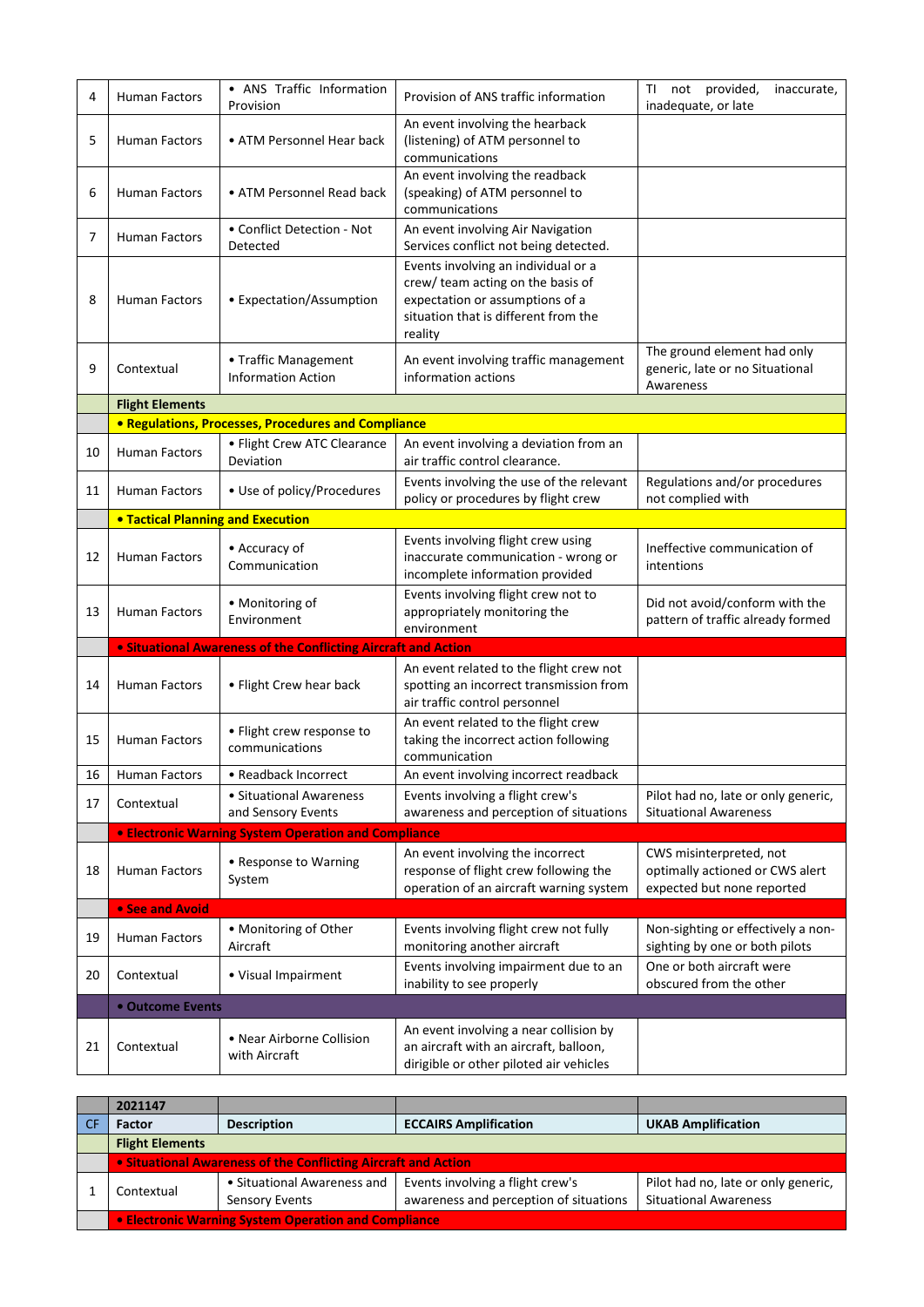|   | Technical            | • ACAS/TCAS System Failure                 | An event involving the system which<br>provides information to determine<br>aircraft position and is primarily<br>independent of ground installations | Incompatible CWS equipment                                           |
|---|----------------------|--------------------------------------------|-------------------------------------------------------------------------------------------------------------------------------------------------------|----------------------------------------------------------------------|
|   | • See and Avoid      |                                            |                                                                                                                                                       |                                                                      |
| 3 | Human Factors        | • Identification/Recognition               | Events involving flight crew not fully<br>identifying or recognising the reality of<br>a situation                                                    | Late sighting by one or both<br>pilots                               |
| 4 | <b>Human Factors</b> | • Monitoring of Other<br>Aircraft          | Events involving flight crew not fully<br>monitoring another aircraft                                                                                 | Non-sighting or effectively a non-<br>sighting by one or both pilots |
| 5 | Contextual           | • Visual Impairment                        | Events involving impairment due to an<br>inability to see properly                                                                                    | One or both aircraft were<br>obscured from the other                 |
|   | • Outcome Events     |                                            |                                                                                                                                                       |                                                                      |
| 6 | Contextual           | • Near Airborne Collision<br>with Aircraft | An event involving a near collision by<br>an aircraft with an aircraft, balloon,<br>dirigible or other piloted air vehicles                           |                                                                      |

|           | 2021148                                  |                                                             |                                                                                                                                                       |                                                                     |
|-----------|------------------------------------------|-------------------------------------------------------------|-------------------------------------------------------------------------------------------------------------------------------------------------------|---------------------------------------------------------------------|
| <b>CF</b> | Factor                                   | <b>Description</b>                                          | <b>ECCAIRS Amplification</b>                                                                                                                          | <b>UKAB Amplification</b>                                           |
|           | <b>Flight Elements</b>                   |                                                             |                                                                                                                                                       |                                                                     |
|           |                                          | <b>• Regulations, Processes, Procedures and Compliance</b>  |                                                                                                                                                       |                                                                     |
| 1         | <b>Human Factors</b>                     | • Use of policy/Procedures                                  | Events involving the use of the relevant<br>policy or procedures by flight crew                                                                       | Regulations and/or procedures<br>not complied with                  |
|           | <b>• Tactical Planning and Execution</b> |                                                             |                                                                                                                                                       |                                                                     |
| 2         | <b>Human Factors</b>                     | • Action Performed<br>Incorrectly                           | Events involving flight crew performing<br>the selected action incorrectly                                                                            | Incorrect or ineffective execution                                  |
| 3         | <b>Human Factors</b>                     | • Late Decision/Plan                                        | Events involving flight crew making a<br>decision too late to meet the needs of<br>the situation                                                      |                                                                     |
| 4         | <b>Human Factors</b>                     | • Monitoring of<br>Environment                              | Events involving flight crew not to<br>appropriately monitoring the<br>environment                                                                    | Did not avoid/conform with the<br>pattern of traffic already formed |
| 5         | <b>Human Factors</b>                     | • Pre-flight briefing and<br>flight preparation             | An event involving incorrect, poor or<br>insufficient pre-flight briefing                                                                             |                                                                     |
|           |                                          |                                                             |                                                                                                                                                       |                                                                     |
|           |                                          | <b>• Electronic Warning System Operation and Compliance</b> |                                                                                                                                                       |                                                                     |
| 6         | Technical                                | • ACAS/TCAS System<br>Failure                               | An event involving the system which<br>provides information to determine<br>aircraft position and is primarily<br>independent of ground installations | Incompatible CWS equipment                                          |
|           | • See and Avoid                          |                                                             |                                                                                                                                                       |                                                                     |
| 7         | <b>Human Factors</b>                     | • Incorrect Action Selection                                | Events involving flight crew performing<br>or choosing the wrong course of action                                                                     | Pilot flew close enough to cause<br>concern                         |
| 8         | <b>Human Factors</b>                     | • Perception of Visual<br>Information                       | Events involving flight crew incorrectly<br>perceiving a situation visually and then<br>taking the wrong course of action or<br>path of movement      | Pilot was concerned by the<br>proximity of the other aircraft       |
| 9         | <b>Human Factors</b>                     | • Perception of Visual<br>Information                       | Events involving flight crew incorrectly<br>perceiving a situation visually and then<br>taking the wrong course of action or<br>path of movement      |                                                                     |

|           | 2021150                                              |                                                                |                                                                                               |                                                               |  |
|-----------|------------------------------------------------------|----------------------------------------------------------------|-----------------------------------------------------------------------------------------------|---------------------------------------------------------------|--|
| <b>CF</b> | <b>Factor</b>                                        | <b>Description</b>                                             | <b>ECCAIRS Amplification</b>                                                                  | <b>UKAB Amplification</b>                                     |  |
|           | <b>Flight Elements</b>                               |                                                                |                                                                                               |                                                               |  |
|           |                                                      | • Situational Awareness of the Conflicting Aircraft and Action |                                                                                               |                                                               |  |
|           | <b>Human Factors</b>                                 | • Lack of Communication                                        | Events involving flight crew that did not<br>communicate enough - not enough<br>communication | Pilot did not request additional<br>information               |  |
|           | <b>Human Factors</b>                                 | • Unnecessary Action                                           | Events involving flight crew performing<br>an action that was not required                    | Pilot was concerned by the<br>proximity of the other aircraft |  |
|           | • Electronic Warning System Operation and Compliance |                                                                |                                                                                               |                                                               |  |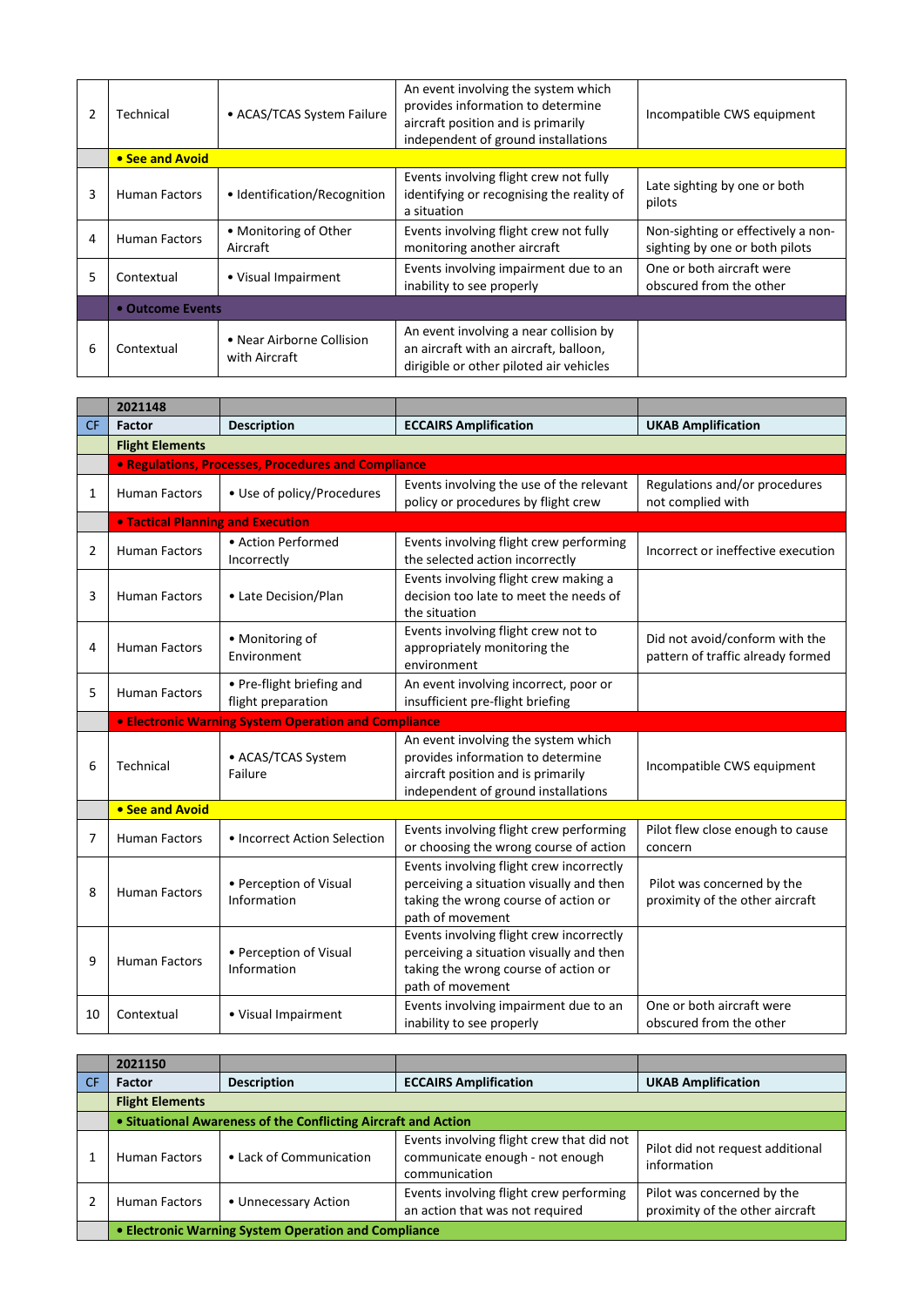| Contextual           | • ACAS/TCAS TA                    | An event involving a genuine airborne<br>collision avoidance system/traffic alert<br>and collision avoidance system traffic<br>advisory warning triggered |                                                                      |
|----------------------|-----------------------------------|-----------------------------------------------------------------------------------------------------------------------------------------------------------|----------------------------------------------------------------------|
| • See and Avoid      |                                   |                                                                                                                                                           |                                                                      |
| <b>Human Factors</b> | • Monitoring of Other<br>Aircraft | Events involving flight crew not fully<br>monitoring another aircraft                                                                                     | Non-sighting or effectively a non-<br>sighting by one or both pilots |

|           | 2021152                                  |                                                                |                                                                                                                                                       |                                                                      |
|-----------|------------------------------------------|----------------------------------------------------------------|-------------------------------------------------------------------------------------------------------------------------------------------------------|----------------------------------------------------------------------|
| <b>CF</b> | <b>Factor</b>                            | <b>Description</b>                                             | <b>ECCAIRS Amplification</b>                                                                                                                          | <b>UKAB Amplification</b>                                            |
|           | <b>Flight Elements</b>                   |                                                                |                                                                                                                                                       |                                                                      |
|           |                                          | • Regulations, Processes, Procedures and Compliance            |                                                                                                                                                       |                                                                      |
| 1         | <b>Human Factors</b>                     | • Use of policy/Procedures                                     | Events involving the use of the relevant<br>policy or procedures by flight crew                                                                       | Regulations and/or procedures<br>not complied with                   |
|           | <b>. Tactical Planning and Execution</b> |                                                                |                                                                                                                                                       |                                                                      |
| 2         | <b>Human Factors</b>                     | • Insufficient Decision/Plan                                   | Events involving flight crew not making<br>a sufficiently detailed decision or plan<br>to meet the needs of the situation                             | Inadequate plan adaption                                             |
| 3         | <b>Human Factors</b>                     | • Monitoring of<br>Environment                                 | Events involving flight crew not to<br>appropriately monitoring the<br>environment                                                                    | Did not avoid/conform with the<br>pattern of traffic already formed  |
|           |                                          | • Situational Awareness of the Conflicting Aircraft and Action |                                                                                                                                                       |                                                                      |
| 4         | <b>Human Factors</b>                     | • Lack of Communication                                        | Events involving flight crew that did not<br>communicate enough - not enough<br>communication                                                         | Pilot did not request additional<br>information                      |
| 5         | Contextual                               | • Situational Awareness<br>and Sensory Events                  | Events involving a flight crew's<br>awareness and perception of situations                                                                            | Pilot had no, late or only generic,<br><b>Situational Awareness</b>  |
|           |                                          | <b>• Electronic Warning System Operation and Compliance</b>    |                                                                                                                                                       |                                                                      |
| 6         | Technical                                | • ACAS/TCAS System<br>Failure                                  | An event involving the system which<br>provides information to determine<br>aircraft position and is primarily<br>independent of ground installations | Incompatible CWS equipment                                           |
|           | • See and Avoid                          |                                                                |                                                                                                                                                       |                                                                      |
| 7         | <b>Human Factors</b>                     | · Identification/Recognition                                   | Events involving flight crew not fully<br>identifying or recognising the reality of<br>a situation                                                    | Late sighting by one or both<br>pilots                               |
| 8         | <b>Human Factors</b>                     | • Monitoring of Other<br>Aircraft                              | Events involving flight crew not fully<br>monitoring another aircraft                                                                                 | Non-sighting or effectively a non-<br>sighting by one or both pilots |
| 9         | Contextual                               | • Visual Impairment                                            | Events involving impairment due to an<br>inability to see properly                                                                                    | One or both aircraft were<br>obscured from the other                 |
|           | • Outcome Events                         |                                                                |                                                                                                                                                       |                                                                      |
| 10        | Contextual                               | • Near Airborne Collision<br>with Aircraft                     | An event involving a near collision by<br>an aircraft with an aircraft, balloon,<br>dirigible or other piloted air vehicles                           |                                                                      |

|    | 2021153                |                                                                |                                                                            |                                                                                         |
|----|------------------------|----------------------------------------------------------------|----------------------------------------------------------------------------|-----------------------------------------------------------------------------------------|
| CF | <b>Factor</b>          | <b>Description</b>                                             | <b>ECCAIRS Amplification</b>                                               | <b>UKAB Amplification</b>                                                               |
|    | <b>Ground Elements</b> |                                                                |                                                                            |                                                                                         |
|    |                        | • Situational Awareness and Action                             |                                                                            |                                                                                         |
|    | Contextual             | ANS Flight Information<br>Provision                            | Provision of ANS flight information                                        | The ATCO/FISO was not required<br>to monitor the flight under a<br><b>Basic Service</b> |
|    | Contextual             | • Traffic Management<br><b>Information Action</b>              | An event involving traffic management<br>information actions               | The ground element had only<br>generic, late or no Situational<br>Awareness             |
|    | <b>Flight Elements</b> |                                                                |                                                                            |                                                                                         |
|    |                        | • Situational Awareness of the Conflicting Aircraft and Action |                                                                            |                                                                                         |
| 3  | Contextual             | • Situational Awareness and<br>Sensory Events                  | Events involving a flight crew's<br>awareness and perception of situations | Pilot had no, late or only generic,<br><b>Situational Awareness</b>                     |
|    | • See and Avoid        |                                                                |                                                                            |                                                                                         |
| 4  | Human Factors          | • Distraction - Job Related                                    | Events where flight crew are distracted<br>for job related reasons         |                                                                                         |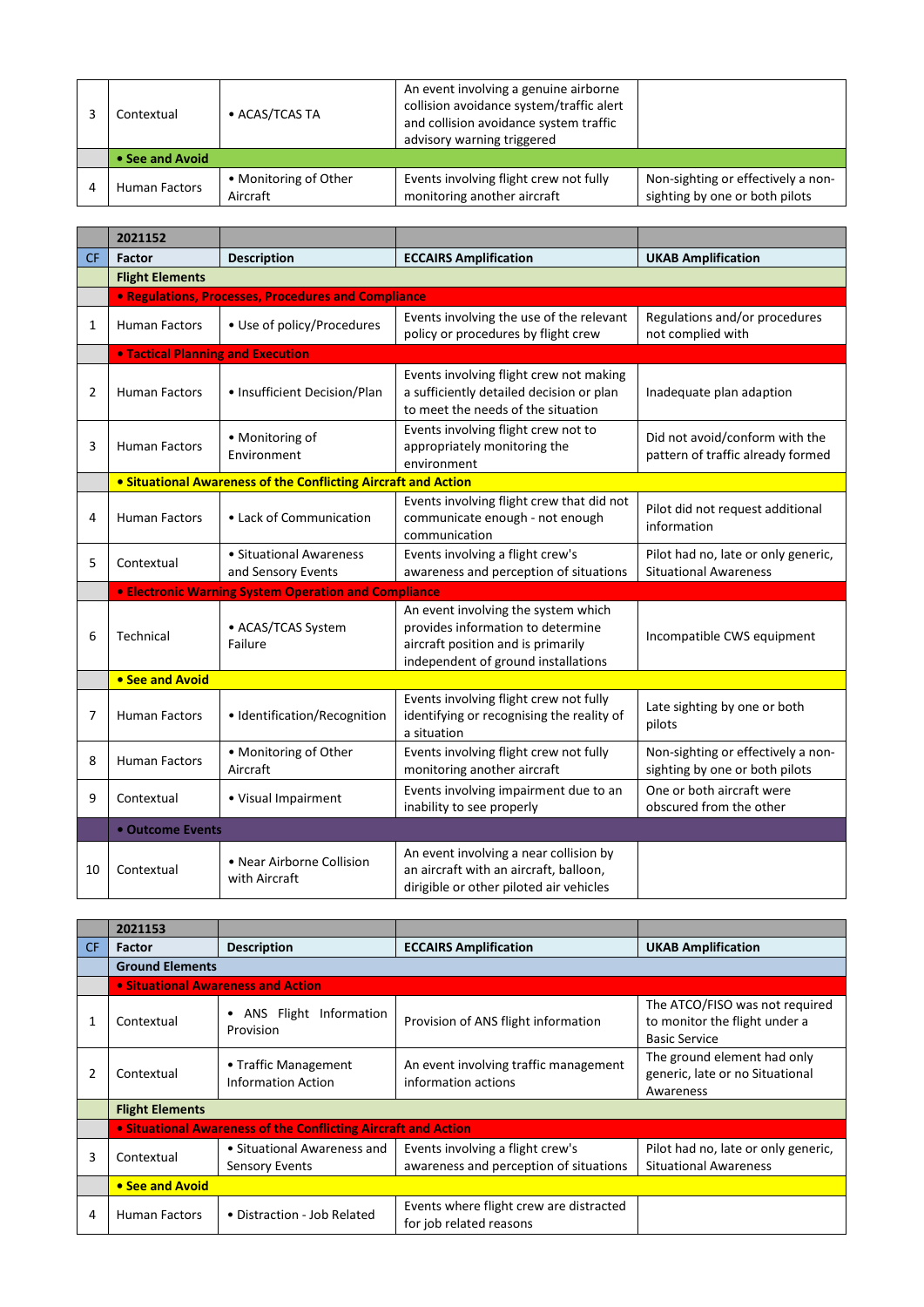|   | <b>Human Factors</b> | • Identification/Recognition               | Events involving flight crew not fully<br>identifying or recognising the reality of<br>a situation                          | Late sighting by one or both<br>pilots                               |
|---|----------------------|--------------------------------------------|-----------------------------------------------------------------------------------------------------------------------------|----------------------------------------------------------------------|
| 6 | <b>Human Factors</b> | • Monitoring of Other<br>Aircraft          | Events involving flight crew not fully<br>monitoring another aircraft                                                       | Non-sighting or effectively a non-<br>sighting by one or both pilots |
|   | • Outcome Events     |                                            |                                                                                                                             |                                                                      |
|   | Contextual           | • Near Airborne Collision<br>with Aircraft | An event involving a near collision by<br>an aircraft with an aircraft, balloon,<br>dirigible or other piloted air vehicles |                                                                      |

|                | 2021157                                  |                                                                |                                                                                                                             |                                                                                              |
|----------------|------------------------------------------|----------------------------------------------------------------|-----------------------------------------------------------------------------------------------------------------------------|----------------------------------------------------------------------------------------------|
| <b>CF</b>      | Factor                                   | <b>Description</b>                                             | <b>ECCAIRS Amplification</b>                                                                                                | <b>UKAB Amplification</b>                                                                    |
|                | <b>Ground Elements</b>                   |                                                                |                                                                                                                             |                                                                                              |
|                |                                          | • Situational Awareness and Action                             |                                                                                                                             |                                                                                              |
| 1              | Contextual                               | • ANS Flight Information<br>Provision                          | Provision of ANS flight information                                                                                         | The ATCO/FISO was not required<br>to monitor the flight under a<br><b>Basic Service</b>      |
|                | <b>Flight Elements</b>                   |                                                                |                                                                                                                             |                                                                                              |
|                | <b>• Tactical Planning and Execution</b> |                                                                |                                                                                                                             |                                                                                              |
| $\overline{2}$ | <b>Human Factors</b>                     | • Communications by Flight<br>Crew with ANS                    | An event related to the<br>communications between the flight<br>crew and the air navigation service.                        | Pilot did not request appropriate<br>ATS service or communicate with<br>appropriate provider |
|                |                                          | • Situational Awareness of the Conflicting Aircraft and Action |                                                                                                                             |                                                                                              |
| 3              | Contextual                               | • Situational Awareness and<br><b>Sensory Events</b>           | Events involving a flight crew's<br>awareness and perception of situations                                                  | Pilot had no, late or only generic,<br><b>Situational Awareness</b>                          |
|                | • See and Avoid                          |                                                                |                                                                                                                             |                                                                                              |
| 4              | <b>Human Factors</b>                     | • Identification/Recognition                                   | Events involving flight crew not fully<br>identifying or recognising the reality of<br>a situation                          | Late sighting by one or both<br>pilots                                                       |
| 5              | Contextual                               | • Visual Impairment                                            | Events involving impairment due to an<br>inability to see properly                                                          | One or both aircraft were<br>obscured from the other                                         |
|                | • Outcome Events                         |                                                                |                                                                                                                             |                                                                                              |
| 6              | Contextual                               | • Near Airborne Collision<br>with Aircraft                     | An event involving a near collision by<br>an aircraft with an aircraft, balloon,<br>dirigible or other piloted air vehicles |                                                                                              |

|                | 2021161                                  |                                                                |                                                                                                                      |                                                                                              |  |
|----------------|------------------------------------------|----------------------------------------------------------------|----------------------------------------------------------------------------------------------------------------------|----------------------------------------------------------------------------------------------|--|
| <b>CF</b>      | Factor                                   | <b>Description</b>                                             | <b>ECCAIRS Amplification</b>                                                                                         | <b>UKAB Amplification</b>                                                                    |  |
|                | <b>Ground Elements</b>                   |                                                                |                                                                                                                      |                                                                                              |  |
|                |                                          | • Situational Awareness and Action                             |                                                                                                                      |                                                                                              |  |
| 1              | Contextual                               | • ANS Flight Information<br>Provision                          | Provision of ANS flight information                                                                                  | The ATCO/FISO was not required<br>to monitor the flight under a<br><b>Basic Service</b>      |  |
|                | <b>Flight Elements</b>                   |                                                                |                                                                                                                      |                                                                                              |  |
|                | <b>. Tactical Planning and Execution</b> |                                                                |                                                                                                                      |                                                                                              |  |
| $\overline{2}$ | <b>Human Factors</b>                     | • Communications by Flight<br>Crew with ANS                    | An event related to the<br>communications between the flight<br>crew and the air navigation service.                 | Pilot did not request appropriate<br>ATS service or communicate with<br>appropriate provider |  |
|                |                                          | • Situational Awareness of the Conflicting Aircraft and Action |                                                                                                                      |                                                                                              |  |
| 3              | Contextual                               | • Situational Awareness and<br><b>Sensory Events</b>           | Events involving a flight crew's<br>awareness and perception of situations                                           | Pilot had no, late or only generic,<br><b>Situational Awareness</b>                          |  |
|                |                                          | <b>• Electronic Warning System Operation and Compliance</b>    |                                                                                                                      |                                                                                              |  |
| 4              | <b>Human Factors</b>                     | • Response to Warning<br>System                                | An event involving the incorrect<br>response of flight crew following the<br>operation of an aircraft warning system | CWS misinterpreted, not<br>optimally actioned or CWS alert<br>expected but none reported     |  |
|                | • See and Avoid                          |                                                                |                                                                                                                      |                                                                                              |  |
| 5              | <b>Human Factors</b>                     | • Identification/Recognition                                   | Events involving flight crew not fully<br>identifying or recognising the reality of<br>a situation                   | Late sighting by one or both<br>pilots                                                       |  |
| 6              | <b>Human Factors</b>                     | • Perception of Visual<br>Information                          | Events involving flight crew incorrectly<br>perceiving a situation visually and then                                 | Pilot was concerned by the<br>proximity of the other aircraft                                |  |